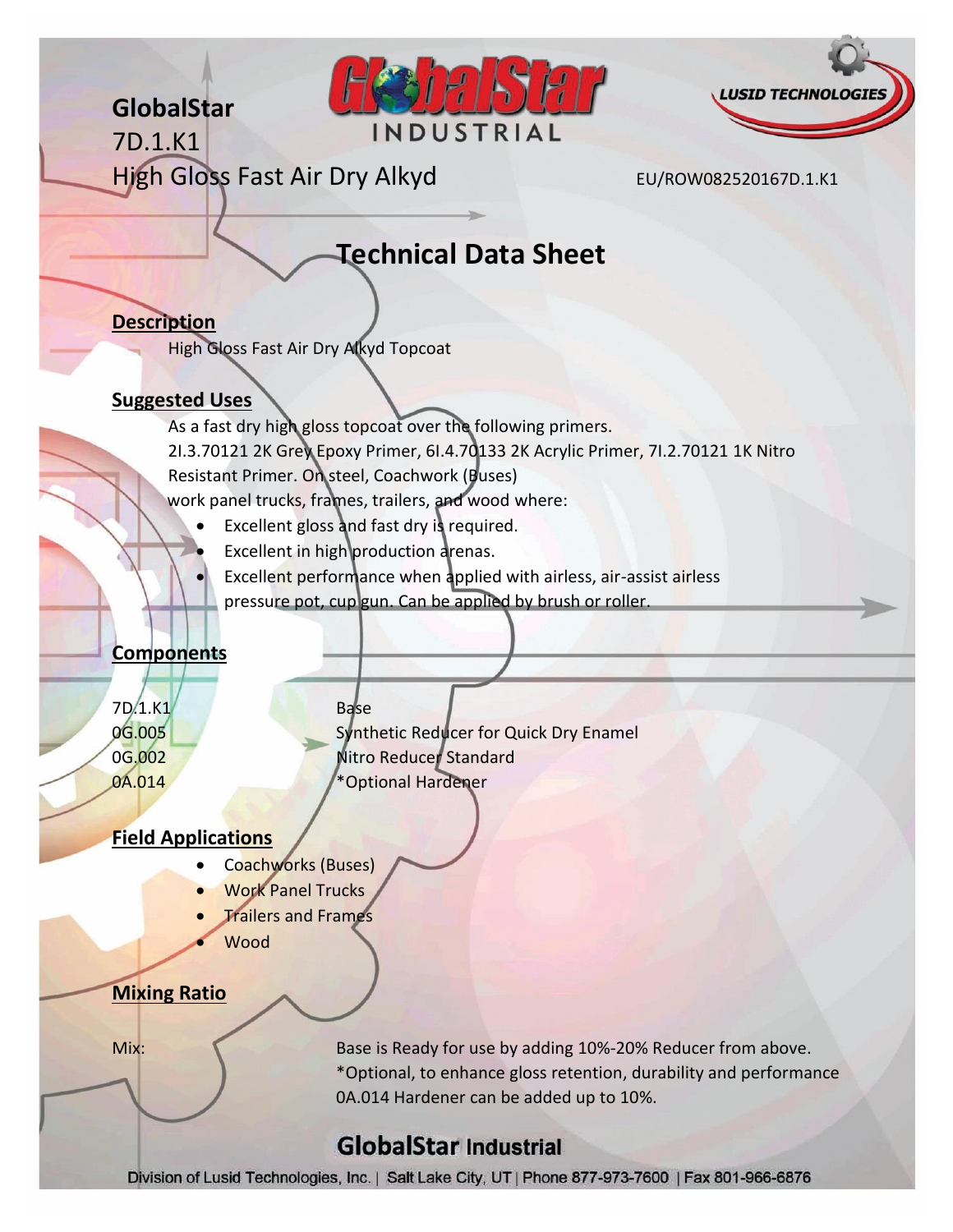

**Aluminum:** Clean surface with clean drying wax and grease remover. Apply Globalstar Epoxy Primer followed by topcoat.

### **GlobalStar Industrial**

Division of Lusid Technologies, Inc. | Salt Lake City, UT | Phone 877-973-7600 | Fax 801-966-6876